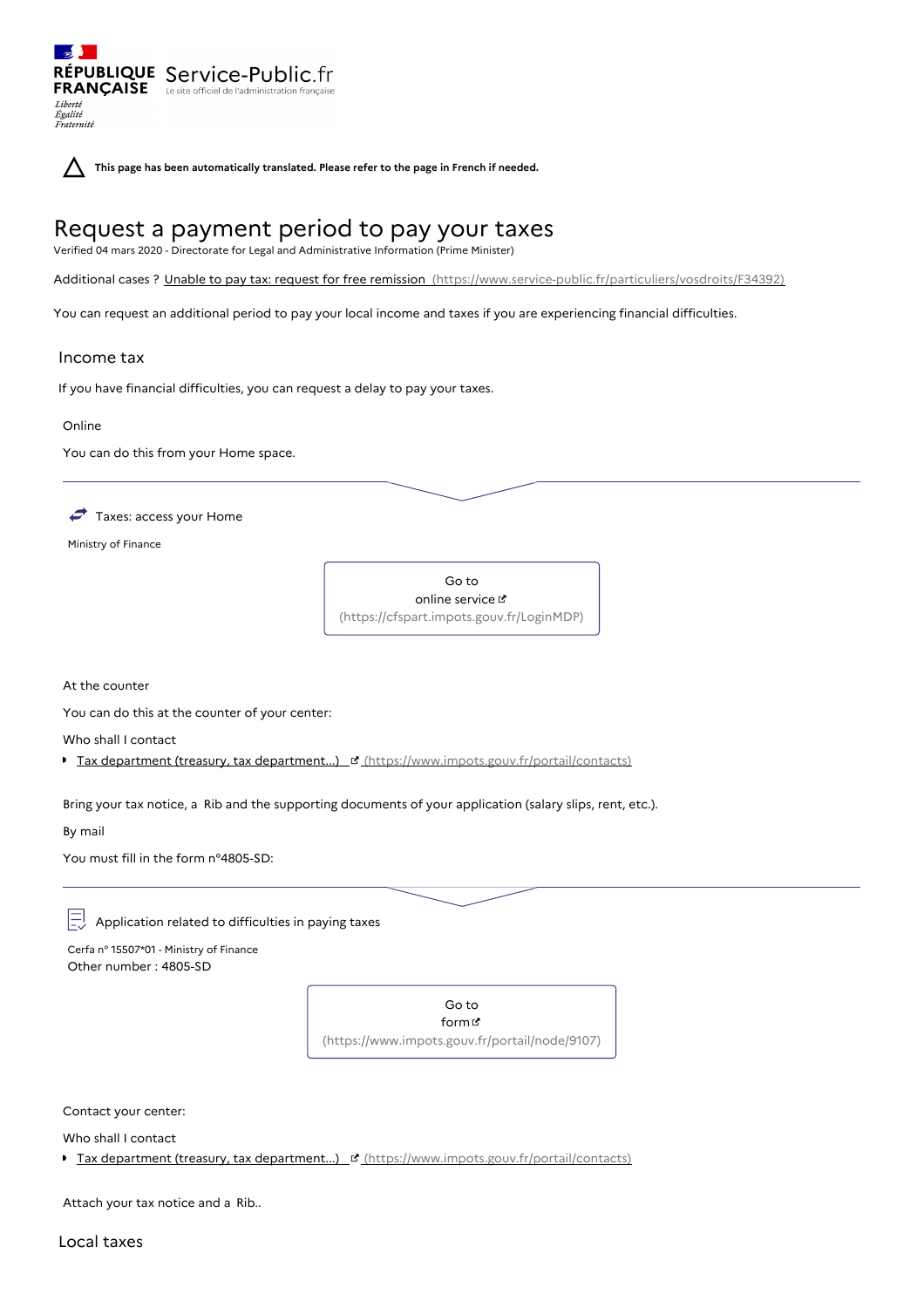If you have financial difficulties, you can ask the tax authorities for a payment period.

#### Online

You can do this from your Home space.



Ministry of Finance



At the counter

You can do this at the counter of your center:

Who shall I contact

Tax department (treasury, tax department...) [d' [\(https://www.impots.gouv.fr/portail/contacts\)](https://www.impots.gouv.fr/portail/contacts)

#### Bring

- your tax notice,
- **D** one Rib
- and the supporting documents of your application (salary slips, rent, etc.).

By mail

Complete Form 4805-SD:

 $\left| \frac{\overline{}}{\overline{}} \right|$  Application related to difficulties in paying taxes

Cerfa n° 15507\*01 - Ministry of Finance Other number : 4805-SD



Join

- your tax notice,
- one Rib
- and the supporting documents of your application (salary slips, rent, etc.).

Send your file to your center:

Who shall I contact

Tax department (treasury, tax department...) [c] [\(https://www.impots.gouv.fr/portail/contacts\)](https://www.impots.gouv.fr/portail/contacts)

 **FYI :** if it is impossible to pay your taxes, you can request a graceful remission of your debt (https://www.service[public.fr/particuliers/vosdroits/F34392?lang=en\)..](https://www.service-public.fr/particuliers/vosdroits/F34392?lang=en)

## Statute and miscellaneous references

- General Tax Code, Schedule 3: Articles 357E to 357G (http://www.legifrance.gouv.fr/affichCode.do? [idSectionTA=LEGISCTA000006162326&cidTexte=LEGITEXT000006069574\)](http://www.legifrance.gouv.fr/affichCode.do?idSectionTA=LEGISCTA000006162326&cidTexte=LEGITEXT000006069574) Deadlines for payment of income tax in the event of <sup>a</sup> drop in income of 30 % or more (Article 357H)
- Bofip-Taxes n°BOI-IR-PAIE-10-30 on payment deadlines **¤** [\(https://bofip.impots.gouv.fr/bofip/11619-PGP\)](https://bofip.impots.gouv.fr/bofip/11619-PGP)